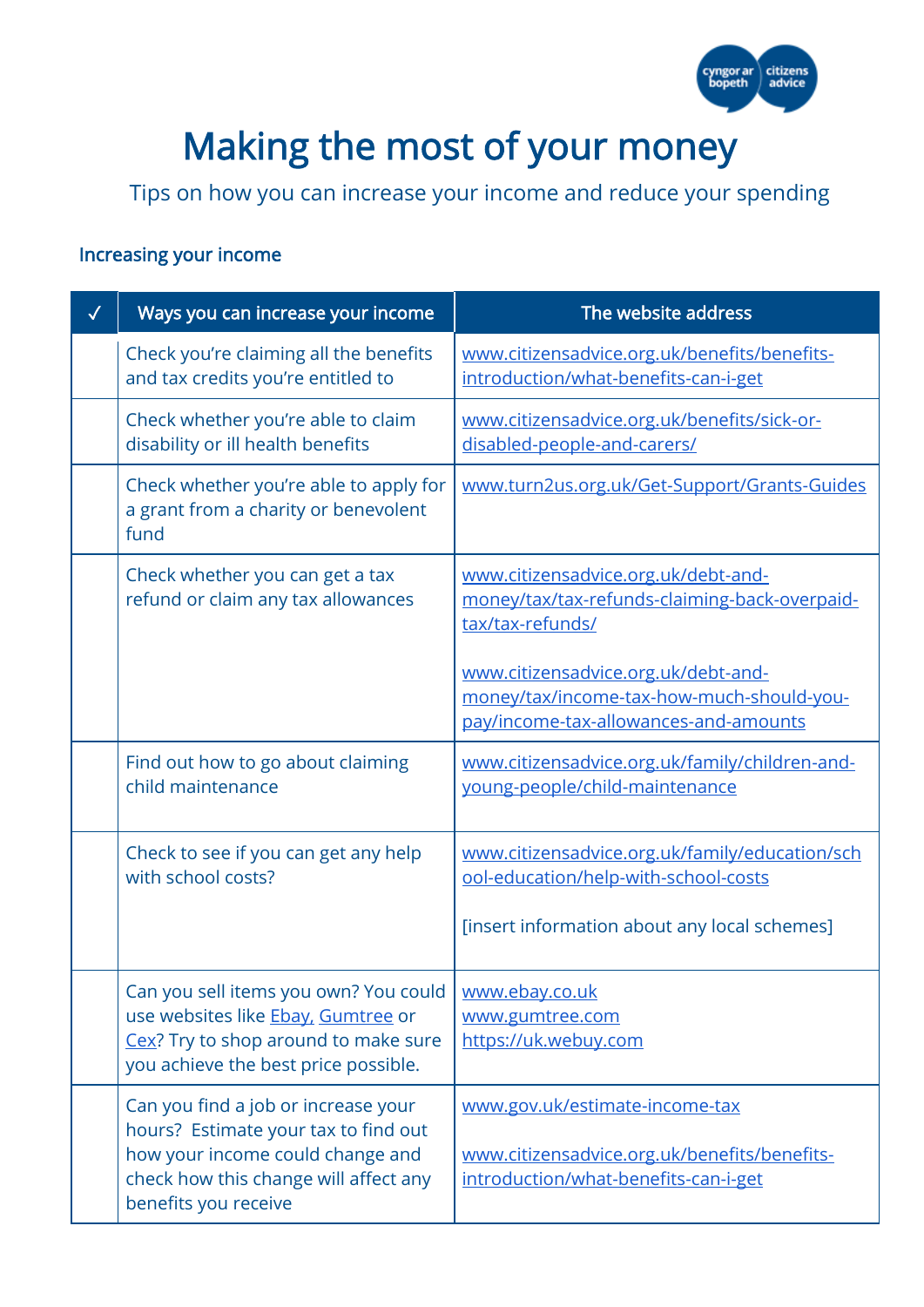| If you're over the age of 55 you could<br>access your pension pot. You should<br>get independent information and<br>advice before taking any money from<br>your pension pot. Free independent<br>guidance is available from Pension<br><b>Wise</b> | www.citizensadvice.org.uk/debt-and-<br>money/pensions/nearing-retirement/what-you-<br>can-do-with-your-pension-pot (for independent<br>information about when you can access your<br>pot, your options available and how this could<br>affect you)<br>www.pensionwise.gov.uk (free guidance) |
|----------------------------------------------------------------------------------------------------------------------------------------------------------------------------------------------------------------------------------------------------|----------------------------------------------------------------------------------------------------------------------------------------------------------------------------------------------------------------------------------------------------------------------------------------------|
| Could you rent out a spare room to a<br>lodger? Consider how this could<br>affect you first.                                                                                                                                                       | www.citizensadvice.org.uk/housing/renting-a-<br>home/subletting-and-lodging/lodging/taking-in-<br>a-lodger-what-you-need-to-think-about-first                                                                                                                                                |
| Are you eligible for help with savings if<br>you're on a low income?                                                                                                                                                                               | www.gov.uk/get-help-savings-low-income                                                                                                                                                                                                                                                       |
| Can you claim compensation for an<br>injury? Do you have any other<br>possible claims? Are you about to<br>receive payments from a redundancy<br>or backdated benefit?                                                                             | https://www.citizensadvice.org.uk/law-and-<br>courts/personal-injuries/<br>If you're not sure, please talk to your adviser.                                                                                                                                                                  |
| Can those who are staying with you help by contributing to your bills?                                                                                                                                                                             |                                                                                                                                                                                                                                                                                              |

## Cutting down on your bills and spending

| Ways you can reduce your spending                                                                                            | The website address                                                                                                                                                                                   |
|------------------------------------------------------------------------------------------------------------------------------|-------------------------------------------------------------------------------------------------------------------------------------------------------------------------------------------------------|
| Housing and council tax                                                                                                      |                                                                                                                                                                                                       |
| Can you cut down your mortgage<br>costs                                                                                      | www.citizensadvice.org.uk/debt-and-<br>money/mortgage-problems/how-to-sort-out-<br>your-mortgage-problems/cutting-down-your-<br>mortgage-costs                                                        |
| Can you reduce your rent costs? This<br>includes help from your local<br>authority's Discretionary Housing<br>Payment scheme | www.citizensadvice.org.uk/housing/renting-<br>privately/private-renting/get-help-with-renting-<br>costs<br>[insert local information here]                                                            |
| Are you able to access help with your<br>council tax bill that could either<br>reduce the bill or help you to pay this?      | www.moneyadviceservice.org.uk/en/articles/ho<br>w-to-save-money-on-your-council-tax-bill<br>www.citizensadvice.org.uk/benefits/help-if-on-a-<br><u>low-income/help-with-your-council-tax-council-</u> |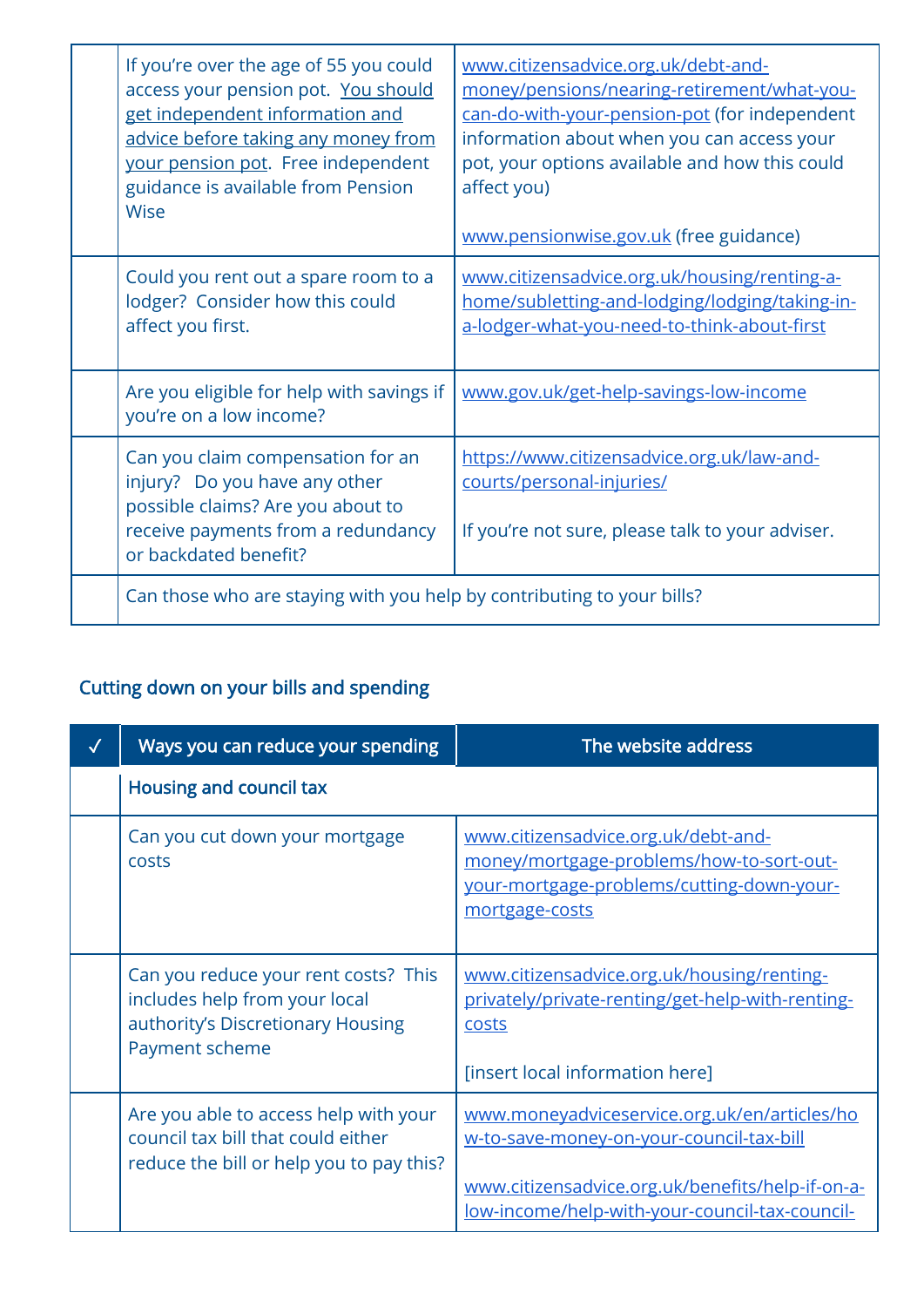| Ask your adviser for more<br>information.                                                                                                               | tax-reduction/council-tax-reduction-what-you-<br>need-to-know                                                                              |  |
|---------------------------------------------------------------------------------------------------------------------------------------------------------|--------------------------------------------------------------------------------------------------------------------------------------------|--|
| You can ask your local authority to<br>spread the cost of your council tax<br>over 12 months instead of 10                                              | www.gov.uk/find-local-council OR<br>[insert local information]                                                                             |  |
| <b>Gas Electricity and water</b>                                                                                                                        |                                                                                                                                            |  |
| Are you paying the best rate?<br>Could you claim any grants or<br>discounts?                                                                            | www.citizensadvice.org.uk/consumer/energy/en<br>ergy-supply/get-a-better-energy-deal/save-<br>money-on-your-gas-and-electricity            |  |
| Can you use less energy or make your<br>home more energy efficient?                                                                                     | www.moneysavingexpert.com/energy<br>http://www.energysavingtrust.org.uk/home-<br>energy-efficiency                                         |  |
| Are you entitled to receive extra<br>support from your energy supplier?                                                                                 | www.citizensadvice.org.uk/consumer/energy/en<br>ergy-supply/get-help-paying-your-bills/getting-<br>extra-support-from-your-energy-supplier |  |
| Check to see if you can save money<br>changing to a water meter.                                                                                        | http://ccwater.custhelp.com (water meter<br>calculator)                                                                                    |  |
| Also check for other ways of reducing<br>your water costs                                                                                               | www.citizensadvice.org.uk/consumer/water/wat<br>er-supply/problems-with-paying-your-water-<br>bill/help-with-paying-your-water-bills       |  |
|                                                                                                                                                         | [insert details of your local scheme here]                                                                                                 |  |
| <b>Insurance</b>                                                                                                                                        |                                                                                                                                            |  |
| Shop around for the best insurance<br>deals for all of your insurance;<br>including your house (building and<br>contents), life, car, travel and health | www.moneysavingexpert.com/insurance                                                                                                        |  |
| cover than you need                                                                                                                                     | Review your policies to see if you still need them or check whether they provide more                                                      |  |
|                                                                                                                                                         | Landline, TV, internet and mobiles                                                                                                         |  |
| Consider whether you can switch your<br>telephone, TV, internet or mobile<br>provider for a better deal?<br>There's information on the money            | www.citizensadvice.org.uk/consumer/phone-<br>internet-downloads-or-tv/switch-broadband-<br>phone-or-tv-provider                            |  |
| saving expert website too                                                                                                                               | www.moneysavingexpert.com/utilities                                                                                                        |  |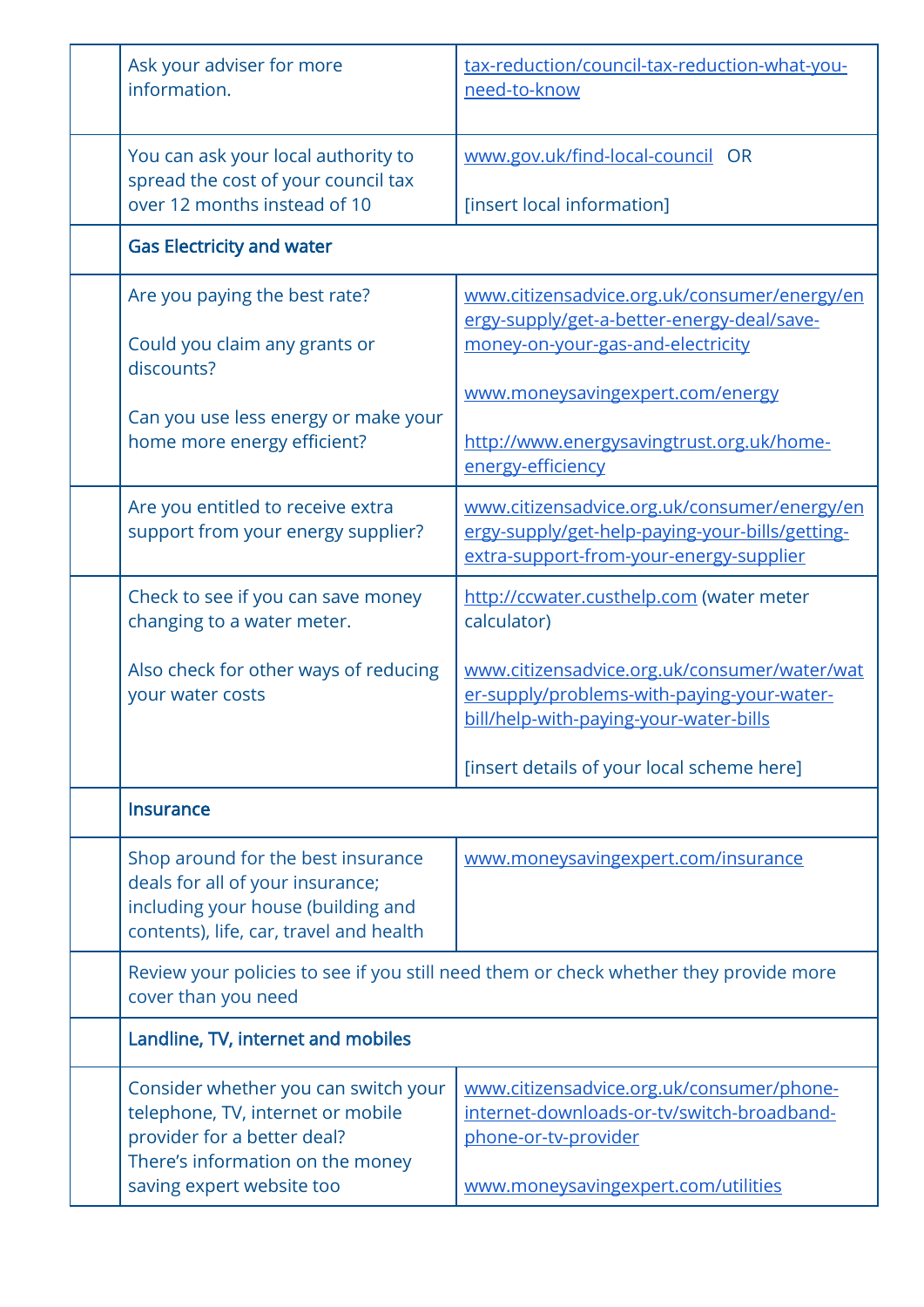| <b>Travel</b>                                                                                                                                                                                 |                                                                                                                                                                                                                                    |
|-----------------------------------------------------------------------------------------------------------------------------------------------------------------------------------------------|------------------------------------------------------------------------------------------------------------------------------------------------------------------------------------------------------------------------------------|
| Check whether you can get help with<br>travel costs for NHS treatment                                                                                                                         | https://www.citizensadvice.org.uk/health/help-<br>with-health-costs/help-with-health-costs/#h-<br>help-with-travel-costs-for-nhs-treatment                                                                                         |
| If you travel by train, can you get a<br>railcard or a refund for a cancelled or<br>late train?                                                                                               | www.railcard.co.uk<br>www.citizensadvice.org.uk/consumer/holiday-<br>cancellations-and-compensation/getting-a-<br>refund-for-a-cancelled-or-delayed-train                                                                          |
| Can you split your train ticket to save<br>money?                                                                                                                                             | www.moneysavingexpert.com/travel/cheap-<br>train-tickets                                                                                                                                                                           |
| There may be ways you can reduce<br>the cost of travel if you're disabled                                                                                                                     | www.citizensadvice.org.uk/benefits/sick-or-<br>disabled-people-and-carers/help-for-disabled-<br>travellers1/help-with-transport-costs/help-with-<br>the-cost-of-transport-if-youre-disabled                                        |
| Look for other ways to reduce your<br>travel costs, like searching locally for<br>cheap fuel, use bus passes or travel<br>cards, travel off peak, car share, or<br>travel by bicycle or walk  | www.moneyadviceservice.org.uk/en/articles/cut-<br>your-car-and-train-costs<br>www.moneysavingexpert.com/travel                                                                                                                     |
| <b>Health</b>                                                                                                                                                                                 |                                                                                                                                                                                                                                    |
| See whether you can get help with<br>health costs; like prescription costs,<br>dental treatments and sight tests                                                                              | https://www.citizensadvice.org.uk/health/help-<br><u>with-health-costs/help-with-health-costs/#h-</u><br>health-costs-for-which-you-can-get-help                                                                                   |
| Check if you can get free vouchers<br>every week to spend on milk, formula,<br>fresh or frozen fruit and vegetables                                                                           | https://www.healthystart.nhs.uk/                                                                                                                                                                                                   |
| <b>Budgeting</b>                                                                                                                                                                              |                                                                                                                                                                                                                                    |
| Use budgeting tools, planners and<br>guides, including calculators that help<br>you plan for life changes, such as<br>saving, planning for a baby or<br>retirement, or planning for Christmas | www.citizensadvice.org.uk/debt-and-<br>money/budgeting/budgeting/work-out-your-<br>budget<br>www.moneyadviceservice.org.uk/en/categories/<br>budgeting-and-managing-money<br>www.moneysavingexpert.com/banking/Budget-<br>planning |
|                                                                                                                                                                                               | www.moneyadviceservice.org.uk/en/categories/t<br>ools-and-calculators                                                                                                                                                              |